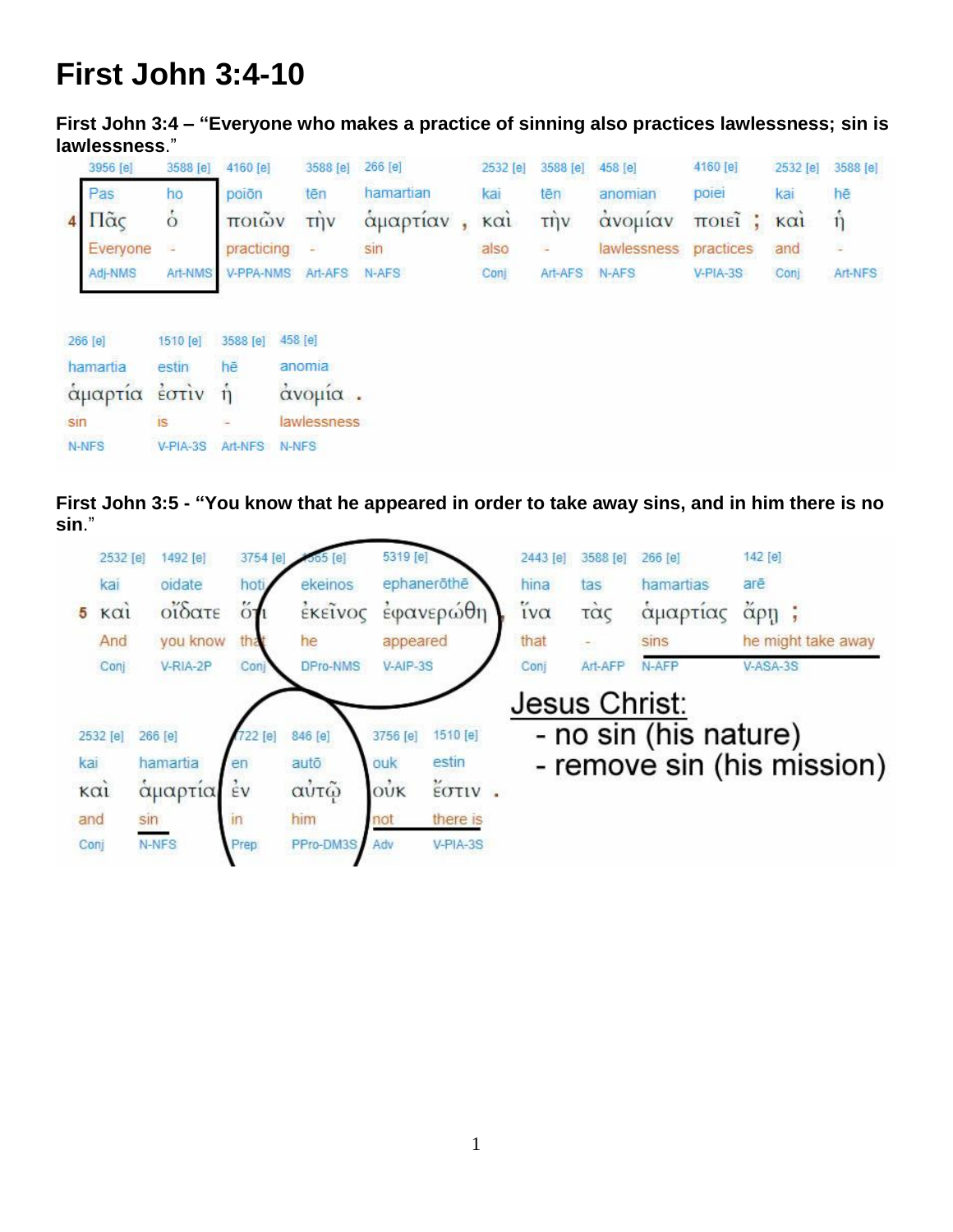**First John 3:6 - "No one who abides in him keeps on sinning; no one who keeps on sinning has either seen him or known him**."



- 1. "**Sinning**" *hamartanon* is present active indicative meaning "to sin" The Present means habitual action.
- 2. "**has seen**" *heoraken* perfect tense means to see and to experience the continual results of having seen.
- 3. "**known**" from *egnoken* (from *ginosko)* stresses the subjective apprehension of what was grasped in having the experience of knowing.

## **First John 3:7 - "Little children, let no one deceive you. Whoever practices righteousness is righteous, as he is righteous**."

| 5040 [e]                                  | 3367 [e]       | 4105 [e]                | 4771 [e] | 3588 [e]  | 4160 [e]                |      | 3588 [e] 1343 [e]          | 1342 [e]  |
|-------------------------------------------|----------------|-------------------------|----------|-----------|-------------------------|------|----------------------------|-----------|
| Teknia                                    | mēdeis planatō |                         | hymas    | ho        | poiōn                   | tēn. | dikaiosynēn                | dikaios   |
| $T$ $T$ $\varepsilon$ $K$ $v$ $i\alpha$ , |                | μηδεὶς πλανάτω ὑμᾶς ; ὁ |          |           | ποιῶν τὴν               |      | δικαιοσύνην, δίκαιός       |           |
| Little children                           | no one         | deceive                 | vou      | the [one] |                         |      | practicing - righteousness | righteous |
| N-VNP                                     | Adi-NMS        | $V-PMA-3S$              | PPro-A2P | Art-NMS   | V-PPA-NMS Art-AFS N-AFS |      |                            | Adi-NMS   |

| 1510 [e]   | 2531 [e] | 1565 [e] | 1342 [e]                            | 1510 [e]   |  |
|------------|----------|----------|-------------------------------------|------------|--|
| estin      | kathōs   | ekeinos  | dikaios                             | estin      |  |
|            |          |          | έστιν, καθώς έκεῖνος δίκαιός έστιν. |            |  |
| <b>is</b>  | just as  | He       | righteous                           | is         |  |
| $V-PIA-3S$ | Adv      | DPro-NMS | Adi-NMS                             | $V-PIA-3S$ |  |

- 1. "deceive", *planato* means "to lead astray", "to deceive"
- 2. "practicing", *poion* is the present active means "to do", "to practice" and the form of the word indicates habitual action.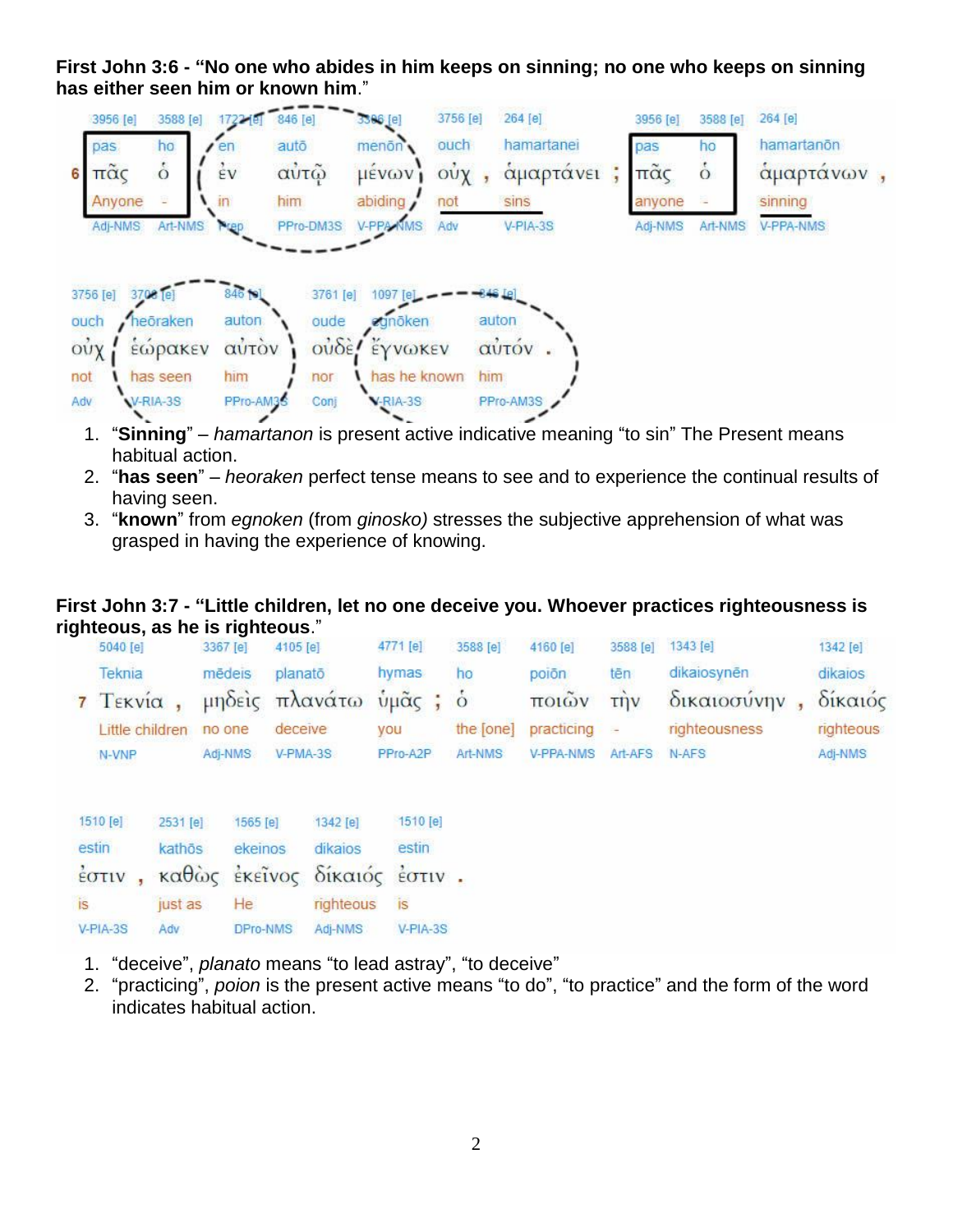**First John 3:8 - "Whoever makes a practice of sinning is of the devil, for the devil has been sinning from the beginning. The reason the Son of God appeared was to destroy the works of the devil**."



**First John 3:9 - "No one born of God makes a practice of sinning, for God's seed abides in him; and he cannot keep on sinning, because he has been born of God**."